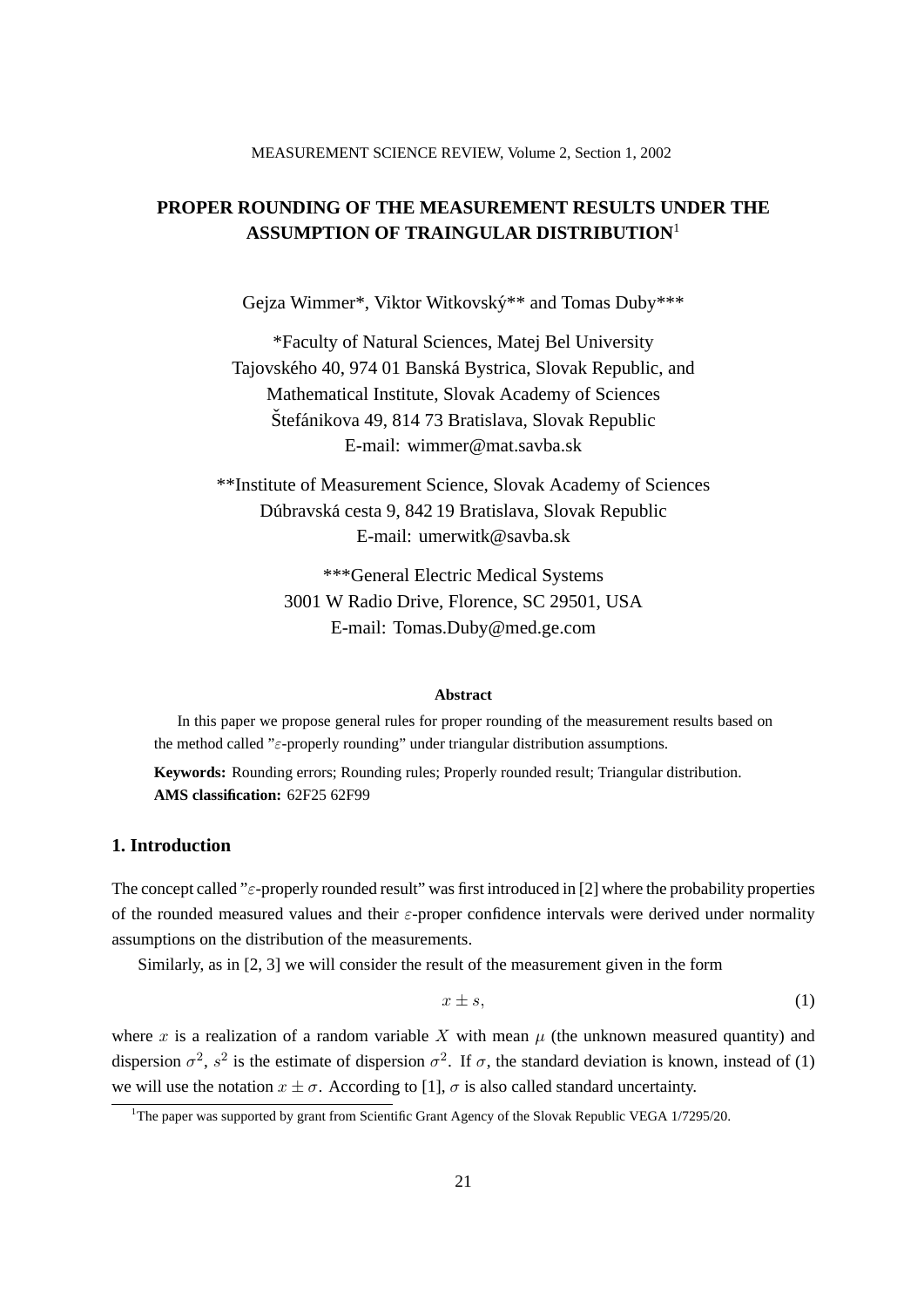In this paper we will assume that the measurement errors follow a triangular distribution. Under this assumption we are interested in evaluation (from probabilistic point of view) of the effect of rounding of the measured values and their uncertainties. In particular, we are looking for such rounding of the measurement results (reported in the form  $(1)$ ), that the approximation error caused by the rounding procedure leads at most to small, well defined and controlled deviation, say  $\varepsilon$ , from the nominal probability (significance level) if the standard statistical inference is applied.

Here we recall two different types of rounding (assuming standard decimal notation of numbers).

**Definition 1.** *We say that* w<sup>∗</sup> *is rounded to* n *significant digits (or* n *significant digit rounding) of the value* w, where  $n \in \{1, 2, \ldots\}$ *, if the following rules apply:* 

- *1. If the* (n + 1)*-st digit in the decimal notation of* w *is* 0, 1, 2, 3 *or* 4 *then the first* n *digits in the notation of* w<sup>∗</sup> *remain unchanged, and the remaining digits are zero or fall off.*
- 2. If the  $(n+1)$ -st digit in the decimal notation of w is 5, 6, 7, 8 or 9 then the n-th digit in the notation *of* w<sup>∗</sup> *is increased by 1 and the remaining digits are zero or fall off.*

#### **Example 1.**

Rounding to 1 significant digit:

| w      | $w_*$ |
|--------|-------|
| 135.21 | 100   |
| 0.087  | 0.1   |
| 63.52  | 60    |

Rounding to 3 significant digits:

| $\eta$    | $w_*$  |
|-----------|--------|
| 26832.632 | 26800  |
| 527.329   | 527    |
| 0.0852738 | 0.0853 |

**Corollary 1.** *If* w *is rounded to* 1 *significant digit then*

$$
\frac{2}{3} < \frac{w_*}{w} \le \frac{4}{3}.\tag{2}
$$

*If* w *is rounded to* 2 *significant digits then*

$$
\frac{20}{21} < \frac{w_*}{w} \le \frac{22}{21}.\tag{3}
$$

*If* w *is rounded to* 3 *significant digits*

$$
\frac{200}{201} < \frac{w_*}{w} \le \frac{202}{201}.\tag{4}
$$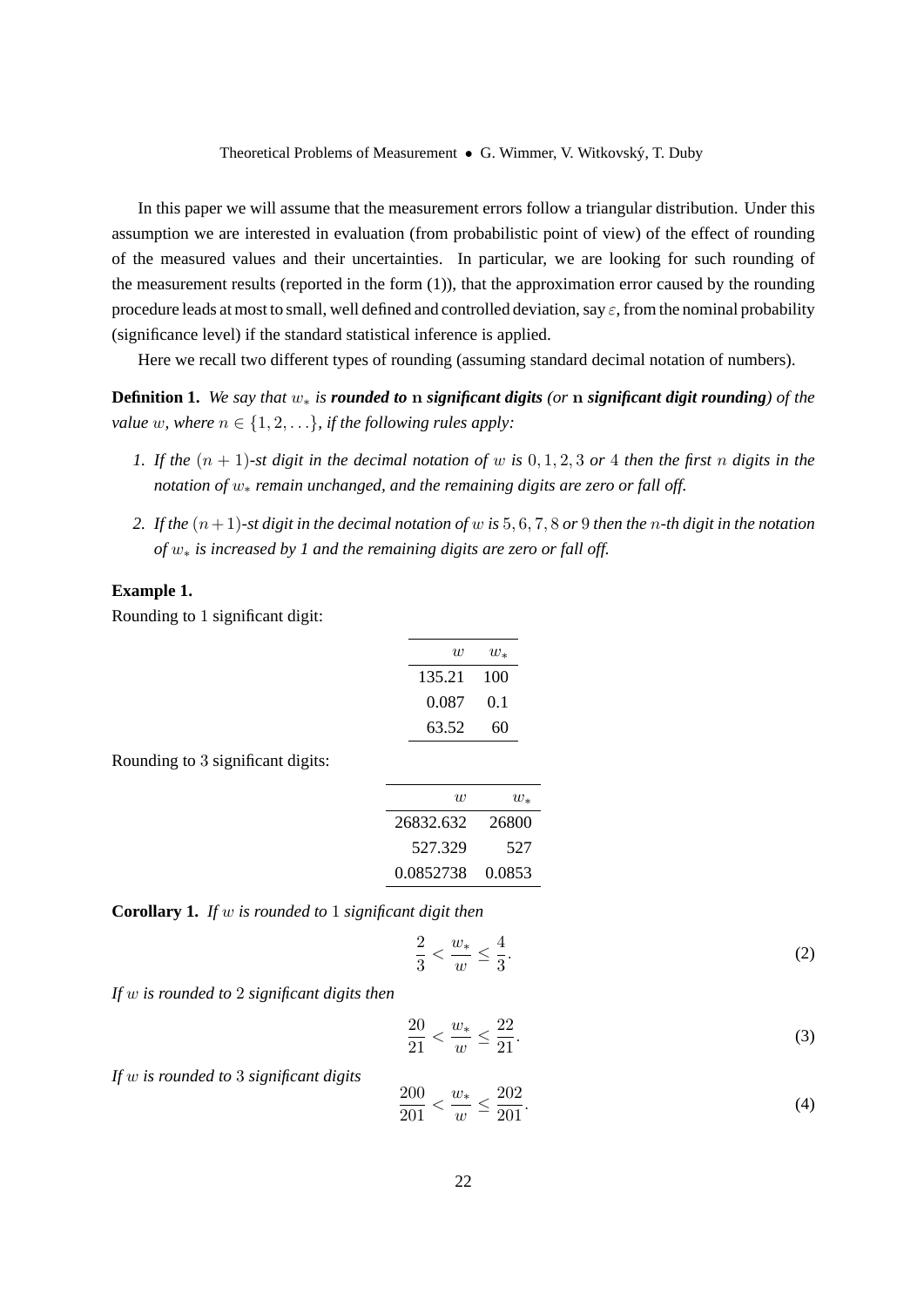#### MEASUREMENT SCIENCE REVIEW, Volume 2, Section 1, 2002

**Definition 2.** Let  $\dots d_2 10^2 + d_1 10^1 + d_0 10^0 + d_{-1} 10^{-1} + d_{-2} 10^{-2} \dots$  be the decimal expansion of |w|*.* We say that  $w_*$  is **rounded to order** m of the value w, where  $m \in \{ \ldots, -2, -1, 0, 1, 2, \ldots \}$ , if the *following rounding rules apply:*

- *1. If the digit*  $d_m$  *in the decimal notation of* |w| *is 0, 1, 2, 3 or 4 then all digits*  $d_n$  *of*  $|w_*|$  *with*  $n \leq m$ *are equal to zero or fall off and the remaining digits are unchanged.*
- *2. If the digit*  $d_m$  *in the decimal notation of*  $|w|$  *is 5, 6, 7, 8, or 9 then all digits*  $d_n$  *of*  $|w_*|$  *with*  $n \leq m$ *are equal to zero or fall off, the*  $d_{m+1}$  *digit is increased by one (with necessary carry over).*

#### **Example 2.**

The number  $w = 3278.35876$  rounded to order  $-3$  is  $w_* = 3278.36$ . The number  $w = 159.21$  rounded to order +1 is  $w_* = 200$ . The number  $w = 1121.85$  rounded to order +3 is  $w_* = 0$ .

**Corollary 2.** *If* w *is rounded to order* m *then*

$$
|w_* - w| < 5 \times 10^m. \tag{5}
$$

#### **2.** ε**-properly rounded result (triangular distribution of the errors)**

Random variable  $\xi$  has triangular distribution ( $\xi$  is triangularly distributed) on the interval  $\langle a, b \rangle$ ,  $(a < b)$ , if its probability density function (pdf) is given by

$$
f(x) = \begin{cases} \frac{2}{b-a} - \frac{2}{(b-a)^2} |a+b-2x|, & a \le x \le b \\ 0, & x \notin \langle a,b \rangle. \end{cases}
$$
 (6)

The random variable  $\xi$  with pdf (6) has its expectation and dispersion given by

$$
\mathcal{E}(\xi) = \frac{a+b}{2} \qquad \mathcal{D}(\xi) = \frac{(b-a)^2}{24}.
$$

Let x be a realized (observed) value of the random variable  $\xi$ , wich is triangularly distributed with its expectation (expected value)  $\mu$  and standard uncertainty  $\sigma$ . Then

$$
\zeta = \frac{\xi - \mu}{\sigma}
$$

is a random variable with standardized triangular distribution, i.e.  $\zeta \sim T(-1)$ √ 6, √ 6).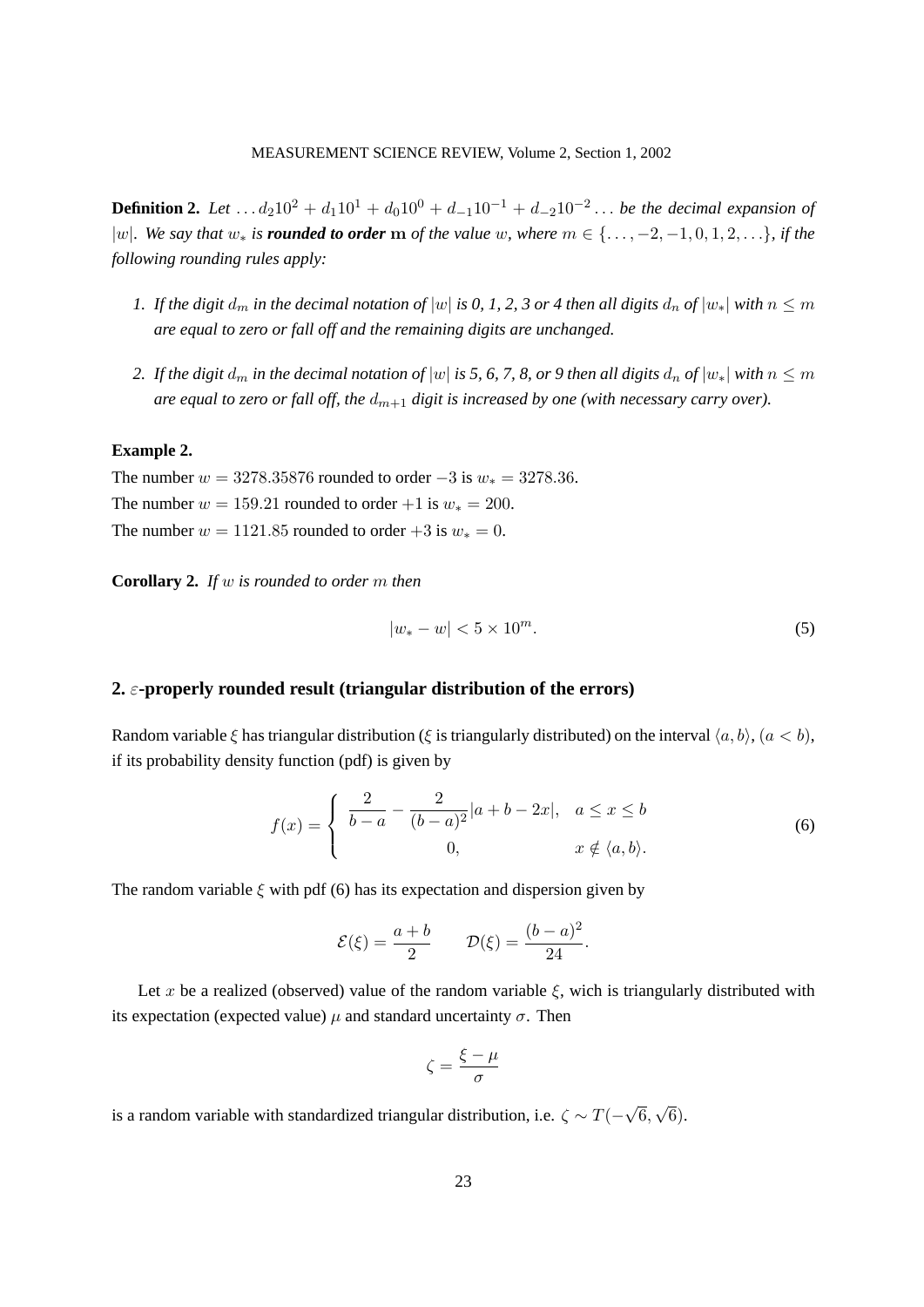Theoretical Problems of Measurement • G. Wimmer, V. Witkovský, T. Duby

The cumulative distribution function (cdf) of the random variable  $\zeta$  is given by

$$
F_T(z) = \begin{cases} 0, & \text{if } z < -\sqrt{6} \\ \frac{1}{2} + \frac{1}{\sqrt{6}} \left( z + \frac{z^2}{2\sqrt{6}} \right), & \text{if } -\sqrt{6} \le z < 0 \\ \frac{1}{2} + \frac{1}{\sqrt{6}} \left( z - \frac{z^2}{2\sqrt{6}} \right), & \text{if } 0 \le z < \sqrt{6} \\ 1, & \text{if } \sqrt{6} \le z. \end{cases}
$$
(7)

The quantile function (inversion of the cdf function) of the standardized triangular distribution is defined for  $\alpha \in (0,1)$  as

$$
\tilde{F}_T(\alpha) = \begin{cases}\n\sqrt{6}(\sqrt{2\alpha} - 1), & \text{if } 0 \le \alpha < 0.5 \\
\sqrt{6}(1 - \sqrt{2(1 - \alpha)}), & \text{if } 0.5 \le \alpha \le 1.\n\end{cases}
$$
\n(8)

The  $\alpha$ -quantile of the standardized triangular distribution will be denoted as  $t(\alpha) = \tilde{F}_T(\alpha)$ . Hence, for all  $\alpha \in (0,1)$  we get

$$
P\{t(\tfrac{\alpha}{2})<\zeta
$$

or

$$
P\{\xi - \sigma t(1 - \frac{\alpha}{2}) < \mu < \xi - \sigma t(\frac{\alpha}{2})\} = 1 - \alpha.
$$

Similarly, as in [3] we assume that the standard uncertainty  $\sigma$  is known. Let  $\sigma_*$  be the rounded value of  $\sigma$  (rounded to *n* significant digits). Denote

$$
\gamma = \frac{\sigma_*}{\sigma}.
$$

For the "approximately" standardized random variable

$$
\zeta_* = \frac{\xi_* - \mu}{\sigma_*}
$$

we get

$$
1 - \alpha_* = P\left\{t(\frac{\alpha}{2}) < \frac{\xi_* - \mu}{\sigma_*} < t(1 - \frac{\alpha}{2})\right\}
$$
\n
$$
= P\left\{\gamma t(\frac{\alpha}{2}) + \frac{\xi - \xi_*}{\sigma_*} < \zeta < \gamma t(1 - \frac{\alpha}{2}) + \frac{\xi - \xi_*}{\sigma_*}\right\}
$$
\n
$$
= P\left\{\gamma t(\frac{\alpha}{2}) + \Delta < \zeta < \gamma t(1 - \frac{\alpha}{2}) + \Delta\right\},\tag{9}
$$

where  $\zeta$  be the standardized random variable with triangular distribution and further,  $\Delta = \frac{\xi - \xi_*}{\sigma}$ ξ−ξ<sup>∗</sup>  $\frac{-\xi_*}{\sigma_*} \times \frac{\sigma_*}{\sigma}.$ 

For selected values of  $\varepsilon > 0$  and  $\gamma \in \langle \gamma_{\varepsilon}^*, \frac{4}{3} \rangle$  $\frac{4}{3}$ ), (where  $\gamma_{\varepsilon}^{*}$  denote the "threshold" value of  $\gamma$  for given ε, given by (15)), in Table 1 we present the values of  $\delta_{\epsilon,\gamma,max} \geq 0$  which are to be used for determinig the proper order m for rounding of  $\xi$ ,

$$
m \leq \left\lfloor \log_{10} \left( \frac{\sigma_* \delta_{\varepsilon,\gamma,max}}{5\gamma} \right) \right\rfloor, \tag{10}
$$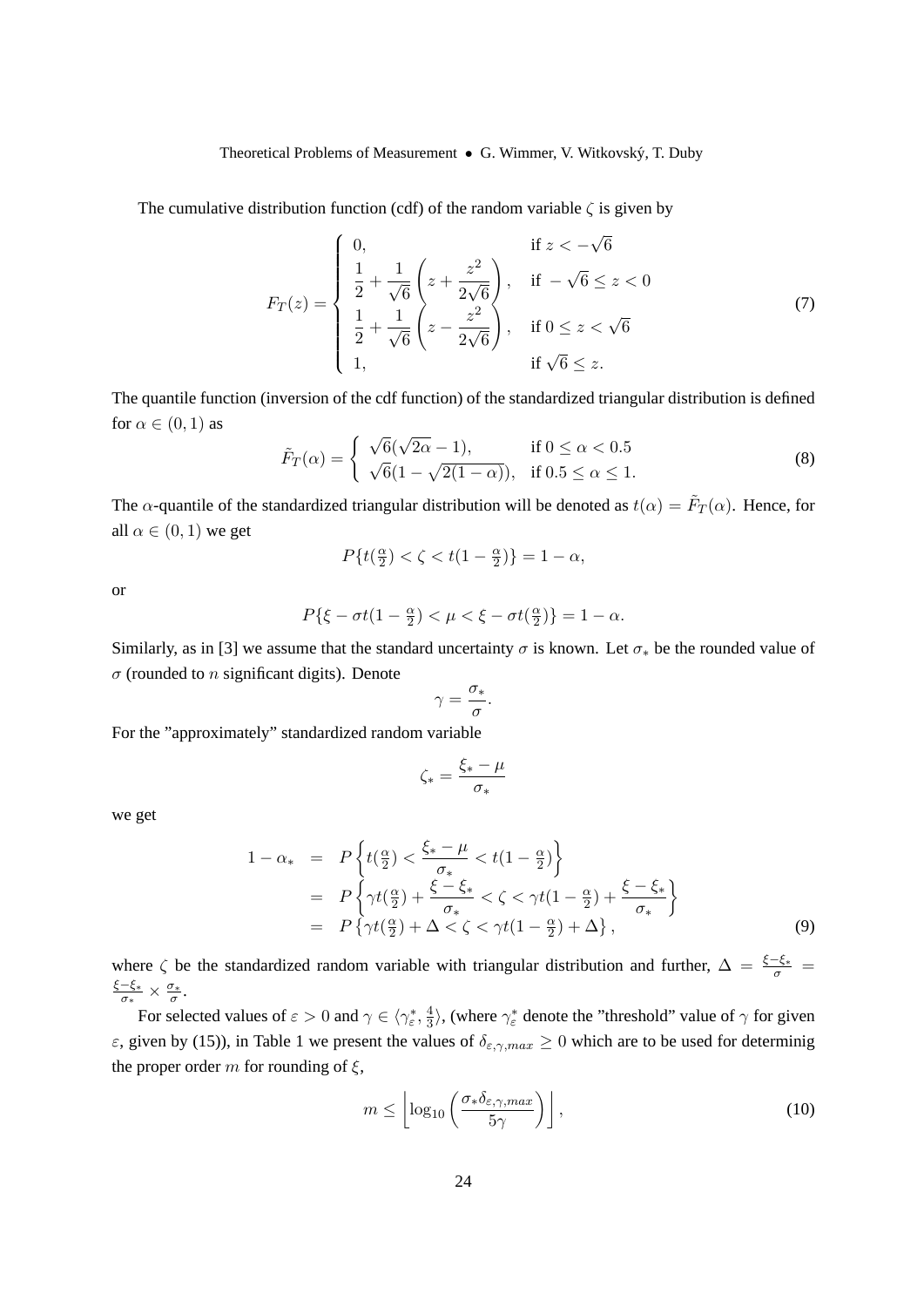where  $[z]$  is the greatest integer less than or equal to z. For each fixed  $\varepsilon > 0$  and  $\gamma \in \langle \gamma_{\varepsilon}^*, \frac{4}{3} \rangle$  $\frac{4}{3}$ , and for each  $\alpha \in (0, 1)$ , it is ensured that

$$
1 - \alpha_{*} = P\left\{\gamma t(\frac{\alpha}{2}) + \Delta < \zeta < \gamma t(1 - \frac{\alpha}{2}) + \Delta\right\}
$$
\n
$$
\geq P\left\{\gamma t(\frac{\alpha}{2}) + \delta_{\varepsilon,\gamma,\max} < \zeta < \gamma t(1 - \frac{\alpha}{2}) + \delta_{\varepsilon,\gamma,\max}\right\} \geq 1 - \alpha - \varepsilon.
$$

Let  $\varepsilon x$  be the rounded value of x (rounded to the order m, such that the inequality (10) holds true). Further, let  $\varepsilon \sigma = \sigma_*$  and let  $\varepsilon \xi$  be random variable with its realized (observed) value  $\varepsilon x$ . Then we say, in accordance with Definition 3 in [2] or [3], that  $\varepsilon x \pm \varepsilon \sigma$  is the  $\varepsilon$ -properly rounded result of measurement, and the random interval

$$
\langle \varepsilon \xi - \varepsilon \sigma t (1 - \frac{\alpha}{2}); \varepsilon \xi - \varepsilon \sigma t (\frac{\alpha}{2}) \rangle \tag{11}
$$

is the  $\varepsilon$ -proper  $(1 - \alpha)$  *confidence interval* for the measured (true) parameter  $\mu$ , and the interval

$$
\langle \varepsilon x - \varepsilon \sigma t (1 - \frac{\alpha}{2}); \varepsilon x - \varepsilon \sigma t (\frac{\alpha}{2}) \rangle \tag{12}
$$

is its realized (observed) version.

For (small) fixed  $\varepsilon > 0$  and for  $\gamma \in \langle \gamma_{\varepsilon}^*, \frac{4}{3} \rangle$  $\frac{4}{3}$ , the values of  $\delta_{\varepsilon,\gamma,max} \ge 0$  (given in Table 1) were numerically calculated as

$$
\delta_{\varepsilon,\gamma,max}=\inf_{\alpha\in(0,1)}\delta_{\varepsilon,\gamma,\alpha},
$$

where  $\delta_{\epsilon,\gamma,\alpha} \geq 0$  (for each  $\alpha \in (0,1)$ ) is the solution of the equation

$$
(1 - \alpha - \varepsilon) - [F_T(\gamma t(1 - \frac{\alpha}{2}) + \delta_{\varepsilon, \gamma, \alpha}) - F_T(\gamma t(\frac{\alpha}{2}) + \delta_{\varepsilon, \gamma, \alpha})] = 0.
$$

Some interesting properties can be derived explicitely. Let us denote

$$
\lambda(\gamma,\alpha,\delta) = P\left\{\gamma t(\tfrac{\alpha}{2}) + \delta < \zeta < \gamma t(1-\tfrac{\alpha}{2}) + \delta\right\}.
$$

Then  $\lambda(\gamma, \alpha, \delta)$  is non-increasing function of the parameter  $\delta \geq 0$ , and the maximum is reached at the value  $\delta = 0$  (note, that the maximum can be reached at several different values of  $\delta$ ) and the following holds true

$$
\lambda(\gamma, \alpha, 0) = F_T(\gamma t(1 - \frac{\alpha}{2})) - F_T(\gamma t(\frac{\alpha}{2})).
$$

Moreover, we get

$$
\lim_{\delta \to \infty} \lambda(\gamma, \alpha, \delta) = 0.
$$

Now, let us define

$$
\underline{\lambda}(\gamma) = \sup_{\alpha \in (0,1)} \left\{ (1 - \alpha) - \lambda(\gamma, \alpha, 0) \right\}.
$$

Then the following Lemma holds true.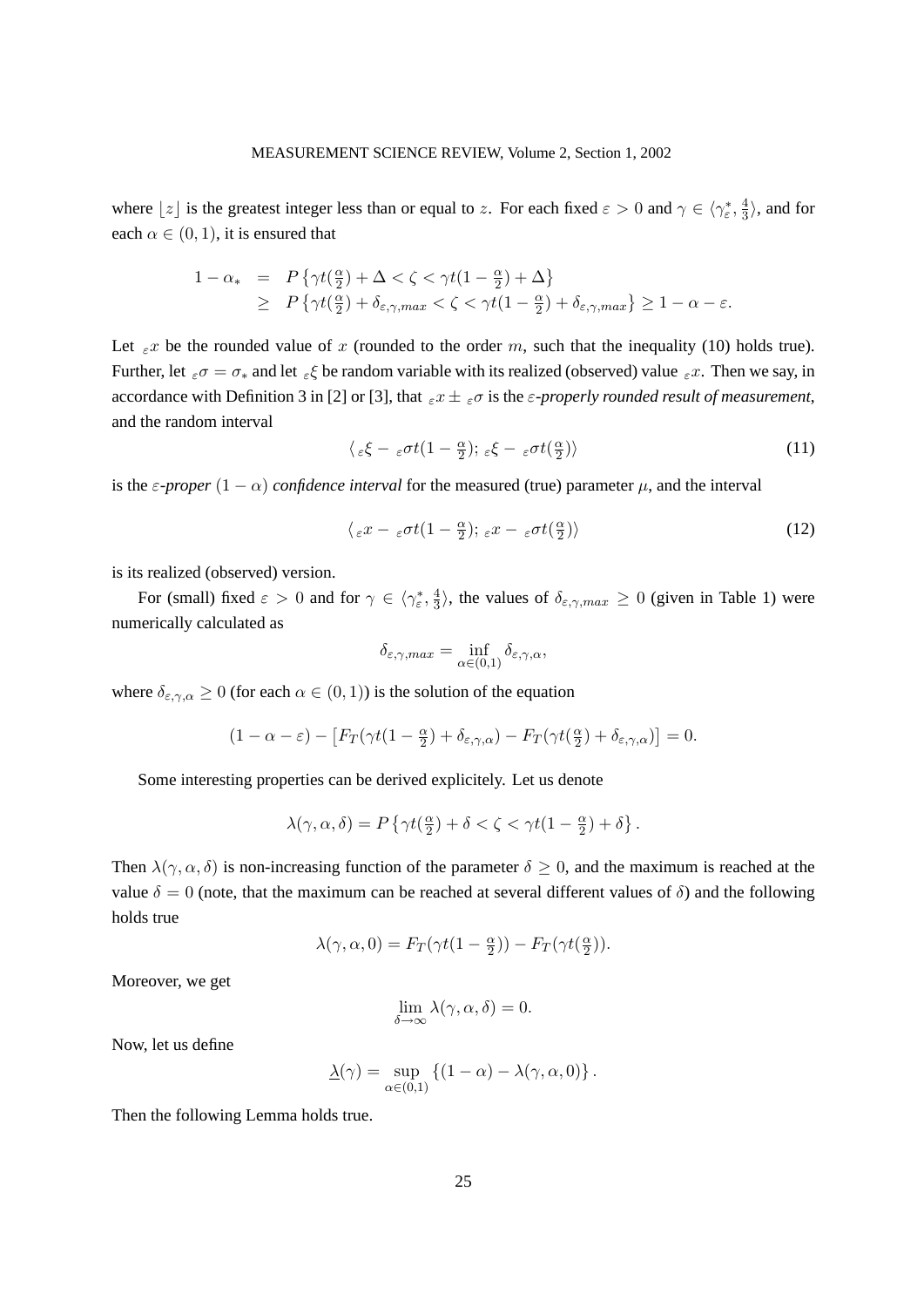**Lemma 1.** *Let*  $\zeta \sim T(-$ √ 6, √  $\overline{6}$ )*,*  $\alpha \in (0,1)$  and  $\gamma \in (\frac{2}{3})$  $\frac{2}{3}$ ; 1). Then

$$
\begin{aligned}\n\Delta(\gamma) &= \sup_{\alpha \in (0,1)} \left\{ (1 - \alpha) - \lambda(\gamma, \alpha, 0) \right\} \\
&= (1 - \alpha_{max}) - \lambda(\gamma, \alpha_{max}, 0) = \frac{1 - \gamma}{1 + \gamma},\n\end{aligned} \tag{13}
$$

*where*

$$
\alpha_{max} = \left(\frac{\gamma}{1+\gamma}\right)^2.
$$
\n(14)

**Proof.** Let us denote

$$
\lambda(\gamma,\alpha) = (1-\alpha) - \lambda(\gamma,\alpha,0).
$$

With respect to  $(7)$  and  $(8)$ , we get

$$
\lambda(\gamma,\alpha) = (1-\alpha) - [F_T(\gamma t(1-\frac{\alpha}{2})) - F_T(\gamma t(\frac{\alpha}{2}))]
$$
  
= 
$$
(1-\alpha) - 2\gamma(1-\sqrt{\alpha}) + \gamma^2(1-\sqrt{\alpha})^2.
$$

The maximum of the function  $\lambda(\gamma,\alpha)$  is reached at the value  $\alpha_{max}$ , which is given as the solution of the following equation

$$
\frac{\partial \lambda(\gamma,\alpha)}{\partial \alpha} = (\gamma^2 - 1) + \frac{\gamma(1-\gamma)}{\sqrt{\alpha}} = 0.
$$

From that we get

$$
\alpha_{max} = \left(\frac{\gamma}{1+\gamma}\right)^2,
$$

and further,

$$
\Delta(\gamma) = \max_{\alpha \in (0,1)} \lambda(\gamma, \alpha) = \lambda(\gamma, \alpha_{max})
$$
  
=  $(1 - \alpha_{max}) - 2\gamma(1 - \sqrt{\alpha_{max}}) + \gamma^2(1 - \sqrt{\alpha_{max}})^2 = \frac{1 - \gamma}{1 + \gamma}.$ 

If, for chosen (small)  $\varepsilon > 0$  and  $\gamma \in (\frac{2}{3})$  $\frac{2}{3}$ ; 1), the inequality  $\Delta(\gamma) > \varepsilon$  holds true, then, according to the Definition 2, there does not exist the  $\varepsilon$ -properly rounded result of the measurement, even in the case if  $\xi = \xi_*$  (i.e., in the case if we consider the precise result of measurement – x).

Based on that, for given  $\varepsilon > 0$ , we set  $\gamma^*_{\varepsilon}$  — the threshold value of the parameter  $\gamma$ , as the solution of the equation  $\underline{\lambda}(\gamma_{\varepsilon}^*) = \varepsilon$ , i.e. according to (13) as

$$
\gamma_{\varepsilon}^{*} = \frac{1 - \varepsilon}{1 + \varepsilon}.\tag{15}
$$

 $\star$ 

If  $\underline{\lambda}(\gamma) \leq \varepsilon$ , we can (for small value of  $\varepsilon > 0$  and for  $\gamma \in \langle \gamma_{\varepsilon}^*; \frac{4}{3} \rangle$  $\frac{4}{3}$ ) find such value of  $\delta_{\varepsilon,\gamma,\alpha} \geq 0$  that

$$
F_T(\gamma t(1-\frac{\alpha}{2}) + \delta_{\varepsilon,\gamma,\alpha}) - F_T(\gamma t(\frac{\alpha}{2}) + \delta_{\varepsilon,\gamma,\alpha}) = 1 - \alpha - \varepsilon,\tag{16}
$$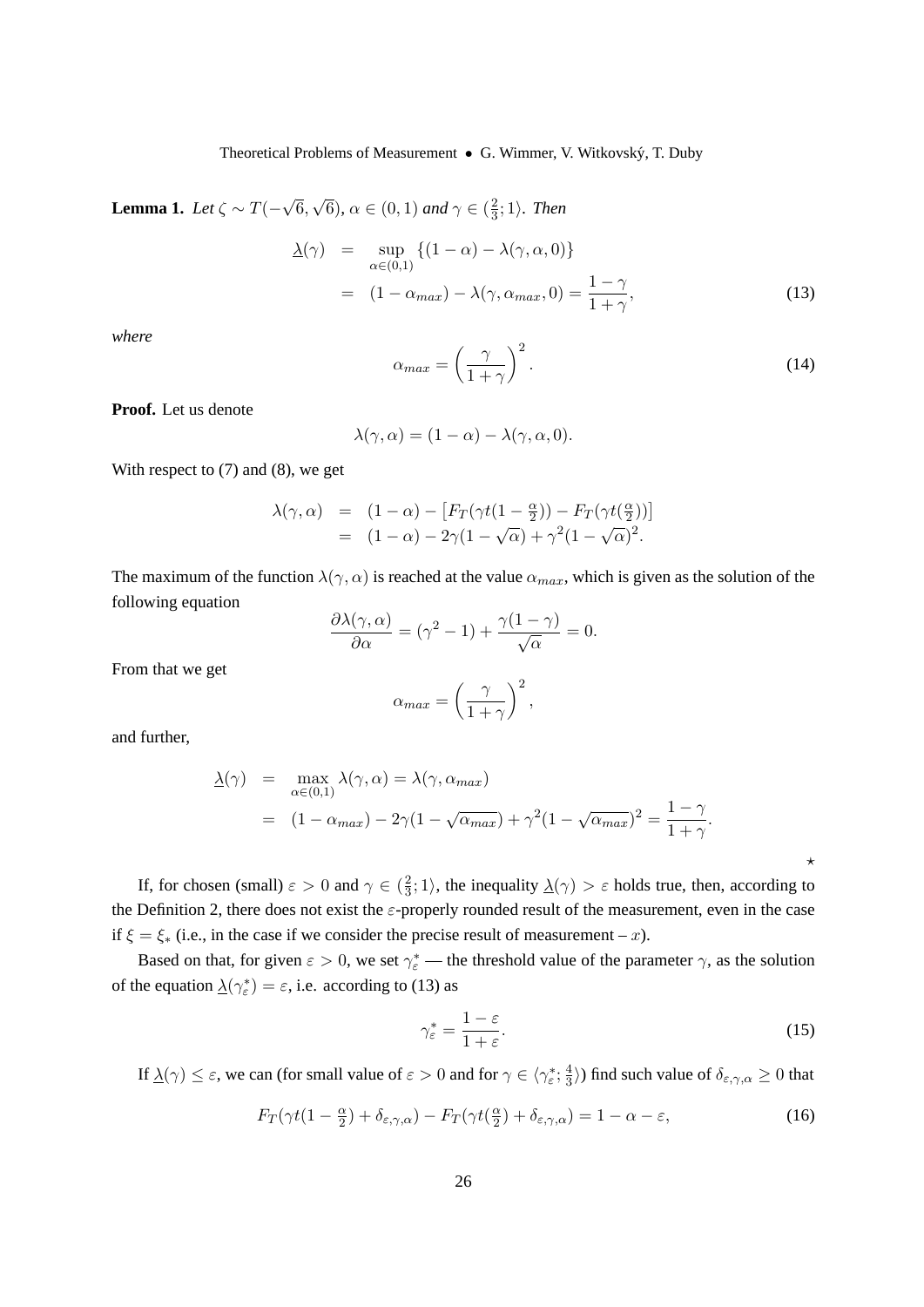and moreover, the value  $\delta_{\epsilon,\gamma,max}$ , defined by

$$
\delta_{\varepsilon,\gamma,max} = \inf_{\alpha \in (0,1)} \delta_{\varepsilon,\gamma,\alpha}.\tag{17}
$$

For given  $\varepsilon \in (0; \frac{1}{4})$  and  $\gamma \in \langle \gamma_{\varepsilon}^*; 1 \rangle$  the explicite solution (17) is given as

$$
\delta_{\varepsilon,\gamma,max} = \sqrt{6\left(\varepsilon - \frac{1-\gamma}{1+\gamma}\right)}.
$$
\n(18)

#### **3. Conclusion**

The  $\varepsilon$ -properly rounded result of measurement (in the case of triangular distribution of the errors) can be derived by using the following simple two-steps method:

#### **Step 1**

For given small positive value of  $\varepsilon$  and for  $\gamma = \sigma_*/\sigma$  derive the value of  $\delta_{\varepsilon,\gamma,max}$  (either from the Table 1 or calculate it (for  $\gamma \in \langle \gamma_{\varepsilon}^*; 1 \rangle$ ) according to (18)). Table 1 seems to be superfluous, however for comparison reasons we present it in full form.

Note that, given small  $\varepsilon > 0$ , the values of  $\delta_{\varepsilon,\gamma,max}$  are defined just for the values of the parameter  $\gamma$  wich are greater than the threshold value  $\gamma_{\varepsilon}^*$ , which is given by (15). If  $\gamma = 1$ , it means that the value  $\sigma$  was not rounded, i.e.  $\sigma_* = \sigma$ .

#### **Step 2**

Round the value of x to the order m (i.e. get the value  $x<sub>*</sub>$ ), where m is given by (10). Then set  $\epsilon x = x_*$  and  $\epsilon \sigma = \sigma_*$ , and get the  $\epsilon$ -proper result of measurement  $\epsilon x \pm \epsilon \sigma$ . Further, for arbitrary  $\alpha \in (0, 1)$ , get according to (12) the realized  $\varepsilon$ -proper confidence interval for the measured (true) value  $\mu$ .

**Example 3.** *Let*  $x = 127.835$ ,  $\sigma = 15.287$ *. We round*  $\sigma$  *to* 2 significant digits, i.e.  $\sigma_* = 15$ ,  $\gamma = 0.98123$ . *For chosen*  $\varepsilon = 0.01$ *, we use* (18) to calculate  $\Delta_{0.01,0.98123,max} = 0.0561$ *. So according to* (10) x ought *to be rounded to order*

$$
m \le \left\lfloor \log_{10} \frac{15 \times 0.0561}{5 \times 0.98123} \right\rfloor = \left\lfloor -0.7659 \right\rfloor = -1.
$$

*So let* m = −1*. The* 0.01*-properly rounded result is* 128 ± 15*, the* 0.01*-proper* 0.95*-confidence interval estimate for the true value*  $\mu$  *is*  $\langle 99.5, 156.5 \rangle$ *.* 

*Similarly, for chosen*  $\varepsilon = 0.05$ *, we get*  $\Delta_{0.05,0.98123,max} = 0.4931$ *, and x ought to be rounded to order*

$$
m \le \left\lfloor \log_{10} \frac{15 \times 0.4931}{5 \times 0.98123} \right\rfloor = \left\lfloor 0.1783 \right\rfloor = 0.
$$

*So, we set*  $m = 0$ *. The* 0.05*-properly rounded result is*  $130 \pm 15$ *, the* 0.05*-proper* 0.95*-confidence interval estimate for the true value*  $\mu$  *is*  $\langle 101.5, 158.5 \rangle$ *.*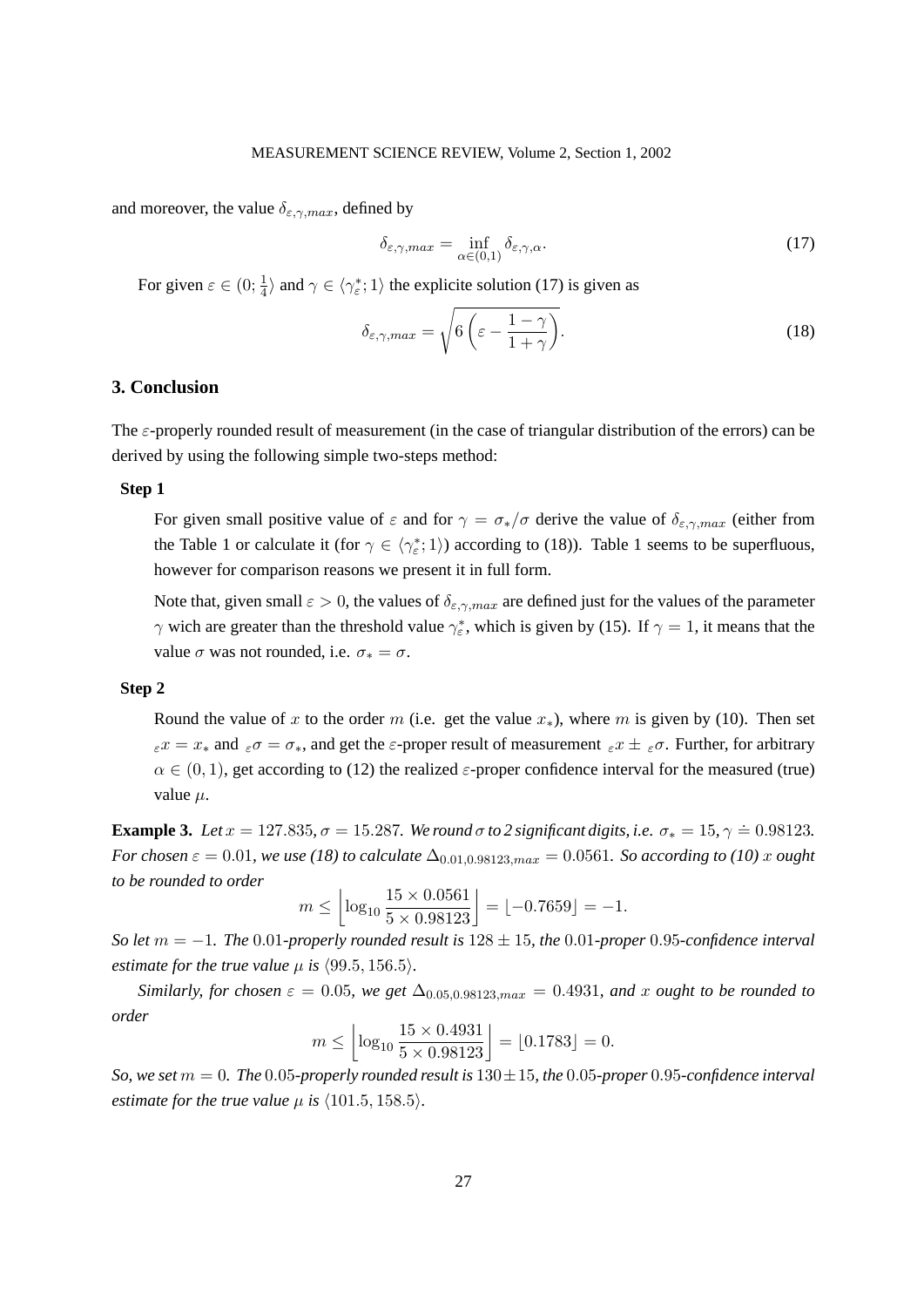# **4. Tables**

|          | Table 1. The values $\theta_{\varepsilon,\gamma,max}$ .<br>THangular uistrivuuon. |                          |        |               |        |        |        |
|----------|-----------------------------------------------------------------------------------|--------------------------|--------|---------------|--------|--------|--------|
|          |                                                                                   |                          |        | $\varepsilon$ |        |        |        |
| $\gamma$ | 0.005                                                                             | 0.01                     | 0.02   | 0.03          | 0.04   | 0.05   | 0.1    |
| 0.81818  |                                                                                   |                          |        |               |        |        | 0.0000 |
| 0.82500  |                                                                                   |                          |        |               |        |        | 0.1570 |
| 0.85000  |                                                                                   |                          |        |               |        |        | 0.3369 |
| 0.87500  |                                                                                   |                          |        |               |        |        | 0.4472 |
| 0.90000  |                                                                                   |                          |        |               |        |        | 0.5331 |
| 0.90476  |                                                                                   |                          |        |               |        | 0.0000 | 0.5477 |
| 0.92308  |                                                                                   |                          |        |               | 0.0000 | 0.2449 | 0.6000 |
| 0.92500  |                                                                                   |                          |        |               | 0.0790 | 0.2574 | 0.6052 |
| 0.94175  |                                                                                   |                          |        | 0.0000        | 0.2449 | 0.3464 | 0.6481 |
| 0.95000  |                                                                                   | -                        |        | 0.1617        | 0.2935 | 0.3823 | 0.6679 |
| 0.95238  |                                                                                   |                          |        | 0.1835        | 0.3060 | 0.3920 | 0.6735 |
| 0.95250  |                                                                                   |                          |        | 0.1845        | 0.3067 | 0.3925 | 0.6738 |
| 0.95500  |                                                                                   | $\overline{\phantom{0}}$ |        | 0.2047        | 0.3192 | 0.4024 | 0.6796 |
| 0.95750  |                                                                                   |                          |        | 0.2230        | 0.3313 | 0.4120 | 0.6854 |
| 0.96000  |                                                                                   |                          |        | 0.2399        | 0.3429 | 0.4214 | 0.6910 |
| 0.96078  |                                                                                   |                          | 0.0000 | 0.2449        | 0.3464 | 0.4243 | 0.6928 |
| 0.96250  |                                                                                   |                          | 0.0731 | 0.2556        | 0.3540 | 0.4305 | 0.6967 |
| 0.96500  |                                                                                   |                          | 0.1146 | 0.2704        | 0.3649 | 0.4395 | 0.7022 |
| 0.96750  |                                                                                   |                          | 0.1445 | 0.2844        | 0.3753 | 0.4482 | 0.7077 |
| 0.97000  |                                                                                   |                          | 0.1692 | 0.2977        | 0.3855 | 0.4568 | 0.7132 |
| 0.97250  |                                                                                   |                          | 0.1907 | 0.3104        | 0.3954 | 0.4651 | 0.7186 |
| 0.97500  |                                                                                   |                          | 0.2099 | 0.3226        | 0.4050 | 0.4733 | 0.7239 |
| 0.97750  |                                                                                   |                          | 0.2275 | 0.3343        | 0.4144 | 0.4814 | 0.7292 |
| 0.98000  |                                                                                   |                          | 0.2437 | 0.3455        | 0.4236 | 0.4893 | 0.7344 |
| 0.98019  |                                                                                   | 0.0000                   | 0.2449 | 0.3464        | 0.4243 | 0.4899 | 0.7348 |
| 0.98250  |                                                                                   | 0.0839                   | 0.2589 | 0.3564        | 0.4325 | 0.4970 | 0.7396 |
| 0.98500  |                                                                                   | 0.1211                   | 0.2732 | 0.3669        | 0.4412 | 0.5046 | 0.7448 |
| 0.98750  |                                                                                   | 0.1492                   | 0.2868 | 0.3772        | 0.4497 | 0.5121 | 0.7498 |
| 0.99000  |                                                                                   | 0.1728                   | 0.2998 | 0.3871        | 0.4581 | 0.5195 | 0.7549 |
| 0.99005  | 0.0000                                                                            | 0.1732                   | 0.3000 | 0.3873        | 0.4583 | 0.5196 | 0.7550 |
| 0.99250  | 0.0861                                                                            | 0.1934                   | 0.3121 | 0.3968        | 0.4663 | 0.5267 | 0.7599 |
| 0.99500  | 0.1223                                                                            | 0.2120                   | 0.3240 | 0.4062        | 0.4743 | 0.5338 | 0.7648 |

Table 1. The values  $\delta_{\varepsilon,\gamma,max}$ . Triangular distribution.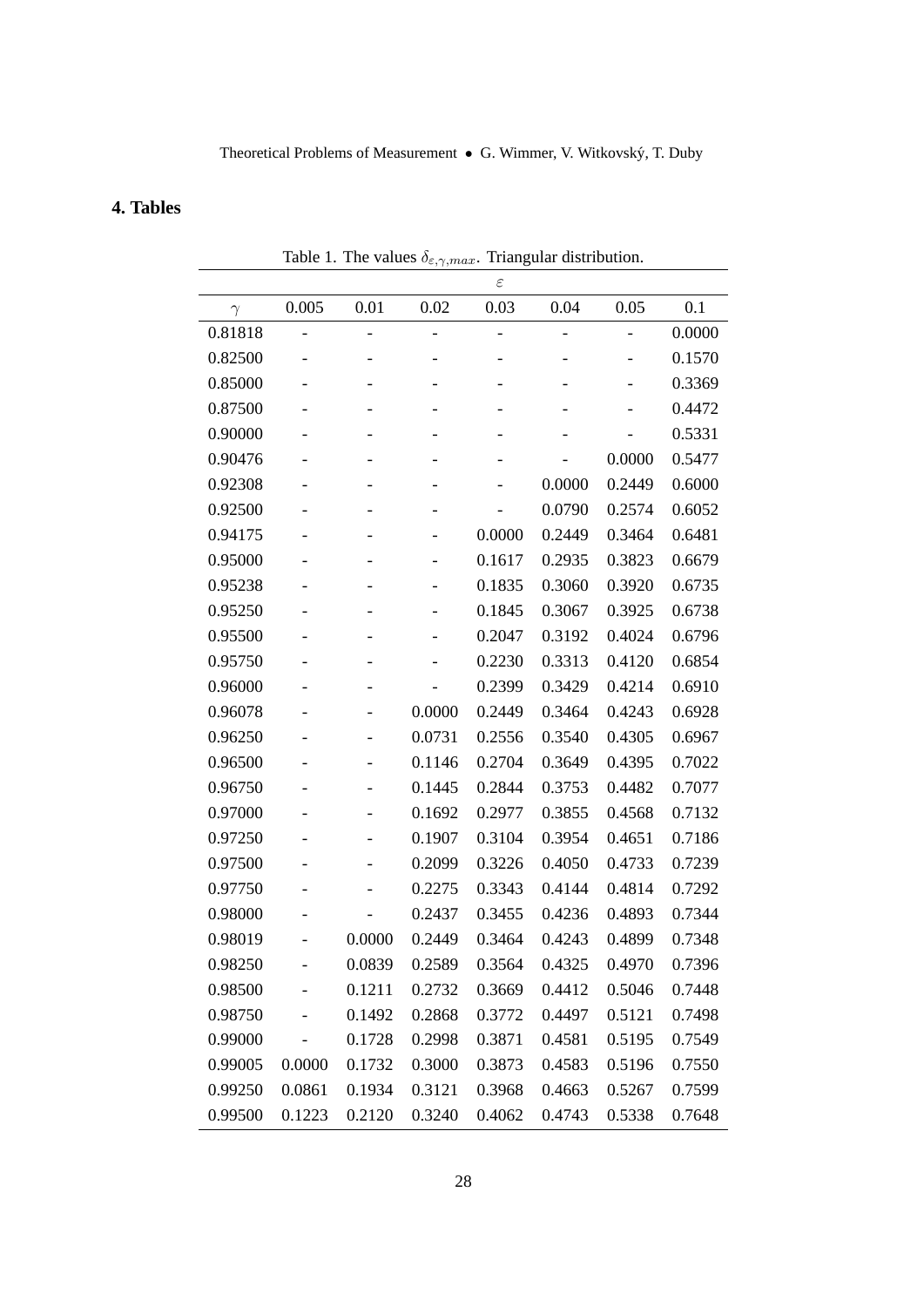|          |        |        |        | $\varepsilon$ |        |        |        |
|----------|--------|--------|--------|---------------|--------|--------|--------|
| $\gamma$ | 0.005  | 0.01   | 0.02   | 0.03          | 0.04   | 0.05   | 0.1    |
| 0.99502  | 0.1226 | 0.2122 | 0.3241 | 0.4063        | 0.4744 | 0.5339 | 0.7649 |
| 0.99525  | 0.1254 | 0.2138 | 0.3251 | 0.4071        | 0.4751 | 0.5345 | 0.7653 |
| 0.99550  | 0.1283 | 0.2156 | 0.3263 | 0.4080        | 0.4759 | 0.5352 | 0.7658 |
| 0.99575  | 0.1313 | 0.2173 | 0.3275 | 0.4089        | 0.4767 | 0.5359 | 0.7663 |
| 0.99600  | 0.1341 | 0.2190 | 0.3286 | 0.4099        | 0.4775 | 0.5366 | 0.7668 |
| 0.99625  | 0.1369 | 0.2207 | 0.3297 | 0.4108        | 0.4782 | 0.5373 | 0.7673 |
| 0.99650  | 0.1396 | 0.2224 | 0.3309 | 0.4117        | 0.4790 | 0.5380 | 0.7678 |
| 0.99675  | 0.1423 | 0.2241 | 0.3320 | 0.4126        | 0.4798 | 0.5387 | 0.7683 |
| 0.99700  | 0.1449 | 0.2258 | 0.3332 | 0.4135        | 0.4806 | 0.5394 | 0.7688 |
| 0.99725  | 0.1474 | 0.2275 | 0.3343 | 0.4144        | 0.4814 | 0.5401 | 0.7692 |
| 0.99750  | 0.1500 | 0.2291 | 0.3354 | 0.4153        | 0.4822 | 0.5408 | 0.7697 |
| 0.99775  | 0.1525 | 0.2308 | 0.3365 | 0.4162        | 0.4829 | 0.5415 | 0.7702 |
| 0.99800  | 0.1549 | 0.2324 | 0.3376 | 0.4171        | 0.4837 | 0.5422 | 0.7707 |
| 0.99825  | 0.1573 | 0.2340 | 0.3387 | 0.4180        | 0.4845 | 0.5429 | 0.7712 |
| 0.99850  | 0.1597 | 0.2356 | 0.3399 | 0.4189        | 0.4853 | 0.5436 | 0.7717 |
| 0.99875  | 0.1620 | 0.2372 | 0.3410 | 0.4198        | 0.4860 | 0.5443 | 0.7722 |
| 0.99900  | 0.1643 | 0.2388 | 0.3421 | 0.4207        | 0.4868 | 0.5450 | 0.7727 |
| 0.99925  | 0.1666 | 0.2403 | 0.3432 | 0.4216        | 0.4876 | 0.5457 | 0.7731 |
| 0.99950  | 0.1688 | 0.2419 | 0.3442 | 0.4225        | 0.4884 | 0.5464 | 0.7736 |
| 0.99975  | 0.1710 | 0.2434 | 0.3453 | 0.4234        | 0.4891 | 0.5470 | 0.7741 |
| 1.00000  | 0.1732 | 0.2450 | 0.3464 | 0.4243        | 0.4899 | 0.5477 | 0.7746 |
| 1.00025  | 0.1738 | 0.2455 | 0.3469 | 0.4248        | 0.4904 | 0.5482 | 0.7750 |
| 1.00050  | 0.1743 | 0.2461 | 0.3475 | 0.4253        | 0.4909 | 0.5487 | 0.7754 |
| 1.00075  | 0.1749 | 0.2466 | 0.3480 | 0.4258        | 0.4914 | 0.5491 | 0.7759 |
| 1.00100  | 0.1755 | 0.2472 | 0.3485 | 0.4263        | 0.4919 | 0.5496 | 0.7763 |
| 1.00125  | 0.1760 | 0.2477 | 0.3490 | 0.4268        | 0.4924 | 0.5501 | 0.7767 |
| 1.00150  | 0.1766 | 0.2483 | 0.3496 | 0.4273        | 0.4928 | 0.5506 | 0.7771 |
| 1.00175  | 0.1772 | 0.2488 | 0.3501 | 0.4278        | 0.4933 | 0.5510 | 0.7775 |
| 1.00200  | 0.1777 | 0.2494 | 0.3506 | 0.4283        | 0.4938 | 0.5515 | 0.7779 |
| 1.00225  | 0.1783 | 0.2499 | 0.3511 | 0.4288        | 0.4943 | 0.5520 | 0.7784 |
| 1.00250  | 0.1789 | 0.2505 | 0.3517 | 0.4293        | 0.4948 | 0.5525 | 0.7788 |
| 1.00275  | 0.1794 | 0.2510 | 0.3522 | 0.4298        | 0.4953 | 0.5529 | 0.7792 |

Table 1. The values  $\delta_{\varepsilon,\gamma,max}$ . Triangular distribution.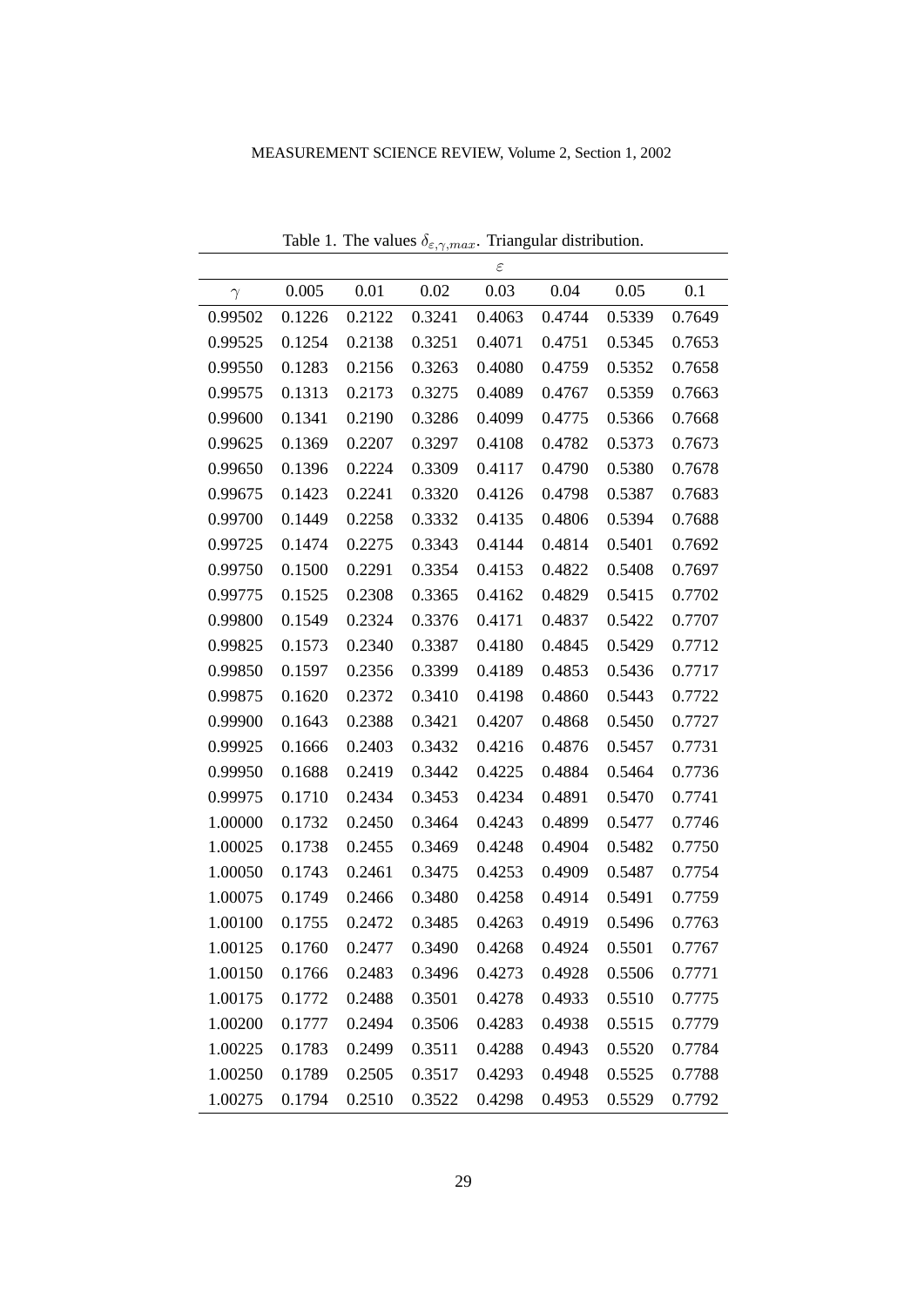Theoretical Problems of Measurement • G. Wimmer, V. Witkovský, T. Duby

|          |        |        |        | ε      |        |        |        |
|----------|--------|--------|--------|--------|--------|--------|--------|
| $\gamma$ | 0.005  | 0.01   | 0.02   | 0.03   | 0.04   | 0.05   | 0.1    |
| 1.00300  | 0.1800 | 0.2516 | 0.3527 | 0.4303 | 0.4958 | 0.5534 | 0.7796 |
| 1.00325  | 0.1806 | 0.2521 | 0.3532 | 0.4308 | 0.4963 | 0.5539 | 0.7800 |
| 1.00350  | 0.1811 | 0.2526 | 0.3537 | 0.4313 | 0.4967 | 0.5544 | 0.7804 |
| 1.00375  | 0.1817 | 0.2532 | 0.3543 | 0.4318 | 0.4972 | 0.5548 | 0.7809 |
| 1.00400  | 0.1823 | 0.2537 | 0.3548 | 0.4323 | 0.4977 | 0.5553 | 0.7813 |
| 1.00425  | 0.1828 | 0.2543 | 0.3553 | 0.4328 | 0.4982 | 0.5558 | 0.7817 |
| 1.00450  | 0.1834 | 0.2548 | 0.3558 | 0.4333 | 0.4987 | 0.5562 | 0.7821 |
| 1.00475  | 0.1840 | 0.2554 | 0.3564 | 0.4338 | 0.4992 | 0.5567 | 0.7825 |
| 1.00498  | 0.1845 | 0.2559 | 0.3568 | 0.4343 | 0.4996 | 0.5571 | 0.7829 |
| 1.00500  | 0.1845 | 0.2559 | 0.3569 | 0.4344 | 0.4997 | 0.5572 | 0.7829 |
| 1.00750  | 0.1902 | 0.2614 | 0.3621 | 0.4393 | 0.5045 | 0.5619 | 0.7871 |
| 1.01000  | 0.1958 | 0.2668 | 0.3672 | 0.4443 | 0.5093 | 0.5666 | 0.7912 |
| 1.01250  | 0.2013 | 0.2722 | 0.3724 | 0.4493 | 0.5141 | 0.5712 | 0.7953 |
| 1.01500  | 0.2069 | 0.2775 | 0.3775 | 0.4542 | 0.5189 | 0.5758 | 0.7994 |
| 1.01750  | 0.2124 | 0.2829 | 0.3826 | 0.4591 | 0.5236 | 0.5804 | 0.8034 |
| 1.02000  | 0.2179 | 0.2882 | 0.3876 | 0.4640 | 0.5283 | 0.5850 | 0.8074 |
| 1.02250  | 0.2233 | 0.2935 | 0.3927 | 0.4688 | 0.5330 | 0.5896 | 0.8115 |
| 1.02500  | 0.2287 | 0.2987 | 0.3977 | 0.4737 | 0.5377 | 0.5941 | 0.8155 |
| 1.02750  | 0.2341 | 0.3040 | 0.4027 | 0.4785 | 0.5424 | 0.5986 | 0.8194 |
| 1.03000  | 0.2395 | 0.3092 | 0.4077 | 0.4833 | 0.5470 | 0.6031 | 0.8234 |
| 1.03250  | 0.2449 | 0.3143 | 0.4126 | 0.4880 | 0.5516 | 0.6076 | 0.8273 |
| 1.03500  | 0.2502 | 0.3195 | 0.4175 | 0.4928 | 0.5562 | 0.6120 | 0.8312 |
| 1.03750  | 0.2555 | 0.3246 | 0.4224 | 0.4975 | 0.5607 | 0.6164 | 0.8351 |
| 1.04000  | 0.2608 | 0.3297 | 0.4273 | 0.5022 | 0.5653 | 0.6209 | 0.8390 |
| 1.04250  | 0.2660 | 0.3348 | 0.4321 | 0.5068 | 0.5698 | 0.6253 | 0.8429 |
| 1.04500  | 0.2712 | 0.3399 | 0.4370 | 0.5115 | 0.5743 | 0.6296 | 0.8467 |
| 1.04750  | 0.2764 | 0.3449 | 0.4418 | 0.5161 | 0.5788 | 0.6340 | 0.8505 |
| 1.04762  | 0.2767 | 0.3452 | 0.4420 | 0.5163 | 0.5790 | 0.6342 | 0.8507 |
| 1.05000  | 0.2816 | 0.3499 | 0.4466 | 0.5207 | 0.5832 | 0.6383 | 0.8543 |
| 1.07500  | 0.3320 | 0.3988 | 0.4931 | 0.5656 | 0.6266 | 0.6804 | 0.8914 |
| 1.10000  | 0.3801 | 0.4454 | 0.5376 | 0.6084 | 0.6681 | 0.7206 | 0.9269 |
| 1.12500  | 0.4261 | 0.4899 | 0.5801 | 0.6493 | 0.7076 | 0.7590 | 0.9607 |

Table 1. The values  $\delta_{\varepsilon,\gamma,max}$ . Triangular distribution.